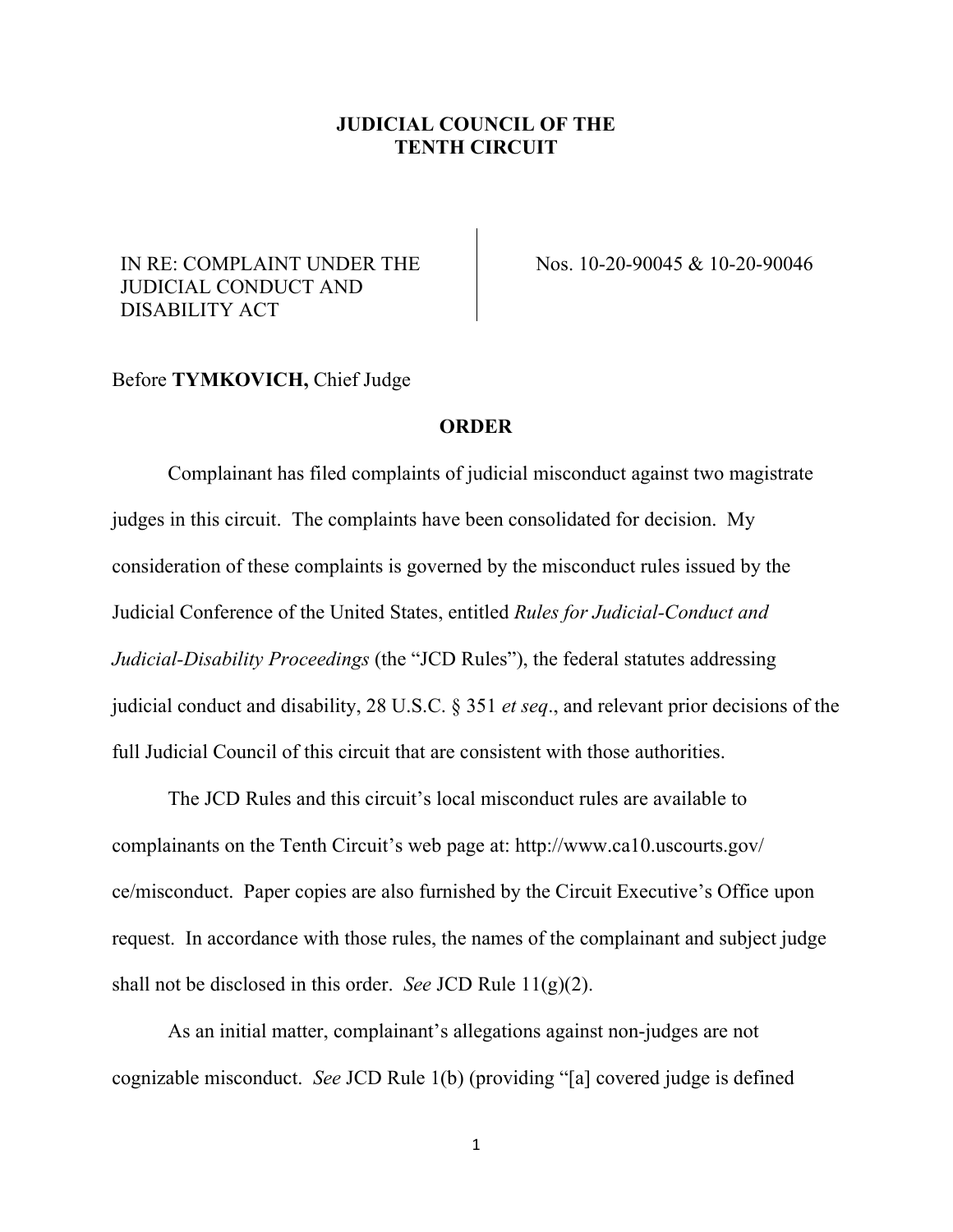under the Act and is limited to judges of United States courts of appeals, judges of United States district courts, judges of United States bankruptcy courts, United States magistrate judges, and judges of the courts specified in 28 U.S.C. § 363").

Complainant alleges the magistrate judges engaged in misconduct while assigned to his civil matters. Complainant contends that the first magistrate judge has mismanaged complainant's civil matter, which has resulted in delays, and that the judge has "refused to issue a [temporary restraining order]" in error. These claims are not cognizable as misconduct because they are "directly related to the merits of a decision or procedural ruling." JCD Rule 11(c)(1)(B); *see also* Commentary to JCD Rule 4 (stating that "[a]ny allegation that calls into question the correctness of an official decision or procedural ruling of a judge—without more—is merits-related"); *see also* JCD Rule 4(b)(2) (providing that "[c]ognizable misconduct does not include an allegation about delay in rendering a decision or ruling, unless the allegation concerns an improper motive in delaying a particular decision or habitual delay in a significant number of unrelated cases").

Complainant's allegations against the second magistrate judge stem from the judge's dismissal of complainant's motion for appointment of counsel. Complainant contends the second magistrate judge "effectively sabotaged" his case and is having ex parte communications with opposing counsel. Complainant surmises that the second magistrate judge is prejudiced against him because of his race and incarcerated status. While allegations of conspiracy and bias can state valid claims for misconduct even when the allegations relate to a judge's ruling, *see* Commentary to JCD Rule 4, these claims

2